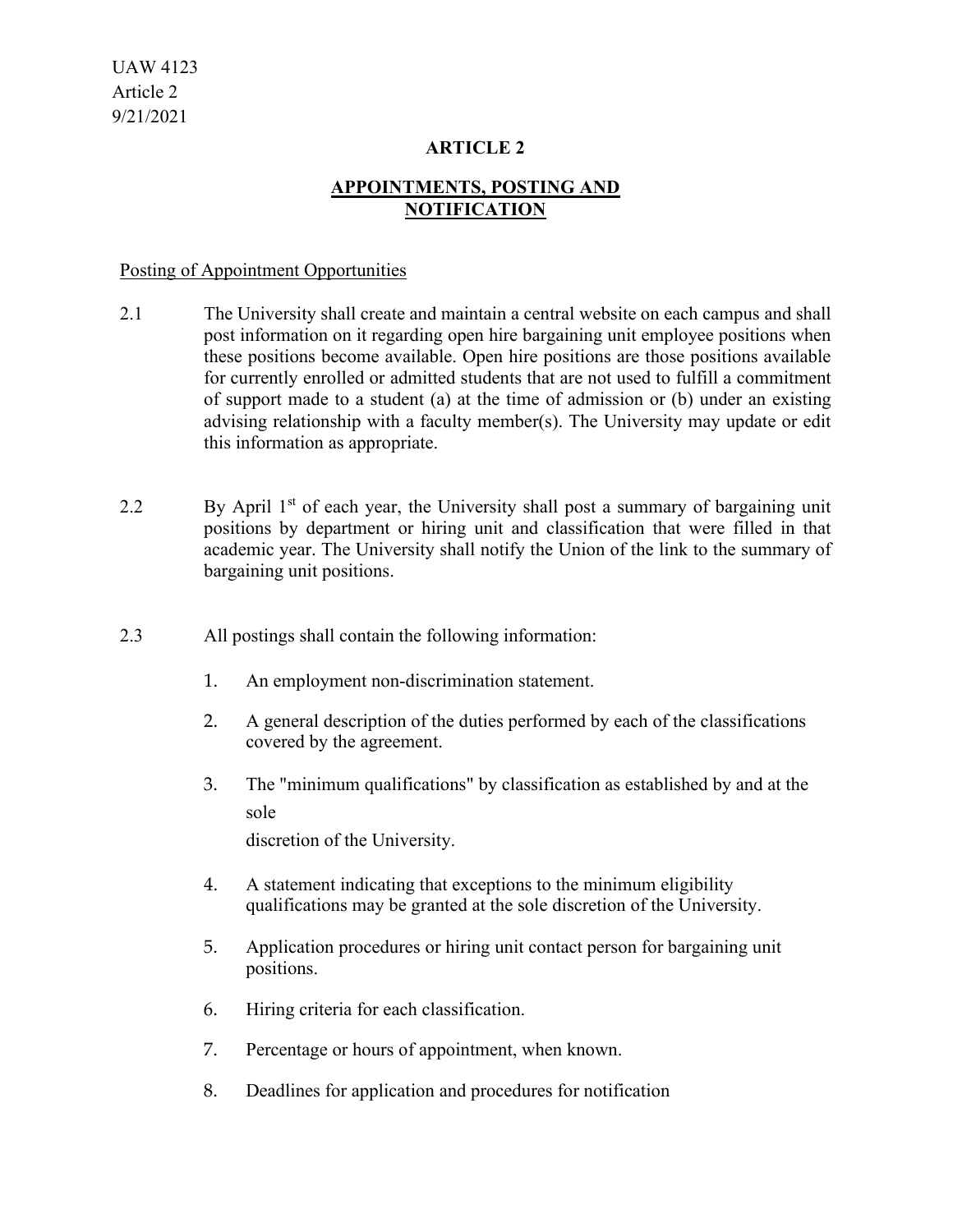- 9. The determination of the above information shall be made by the University. Once the University has determined the hiring criteria, they shall not be modified to be more restrictive within the same hiring period.
- 2.4 Departments or other hiring units may also post information regarding open hire positions. Departments or other hiring units may, when necessary, make emergency appointments. For the purpose of this Article an emergency situation is one in which the beginning of the appointment period must begin less than a week after the position is posted.

## Appointment Notification

- 2.5 The CSU may make appointments at any time and for any duration. Appointments of Teaching Associates and Graduate Assistants may be made at any time-base. Appointments of Instructional Student Assistants may be made for range of hours **(with a minimum of 2 hours per week)** over a term(s). Substitute Teaching Associate assignments shall be made for a range of hours, and shall be compensated at the employee's existing hourly rate. Substitute Teaching Associate appointments shall be made from qualified Unit 11 employees who have notified the Department Chair that they are available for appointment as a Substitute Teaching Associate during the period of their primary appointment.
- 2.6 As soon as a hiring decision has been made, and **at least fourteen (14) days** prior to the start of the appointment, the University shall provide written notice of the appointment or reappointment in paper or electronic format to the affected individual.
- 2.7 The notice will include, but not be limited to: the applicable appointment title, appointment time-base percentage (or range of hours), effective dates, salary/wages, health and other applicable benefits and deductions, and tuition and fee waiver or exemption information, department or equivalent unit, department or equivalent unit contact information, response requirements if any, a statement that the position is covered by the collective bargaining agreement between the parties, the collective bargaining agreement's website address, a website address with UAW 4123 contact information and a systemwide website that provides information regarding the requirement and nature of the California Loyalty Oath. [Note: This website shall include FAQs and a statement that swearing to uphold the California Constitution does not require the employee to engage in violence.]
- 2.8 Prior to the commencement of the term or as soon as practicable thereafter, the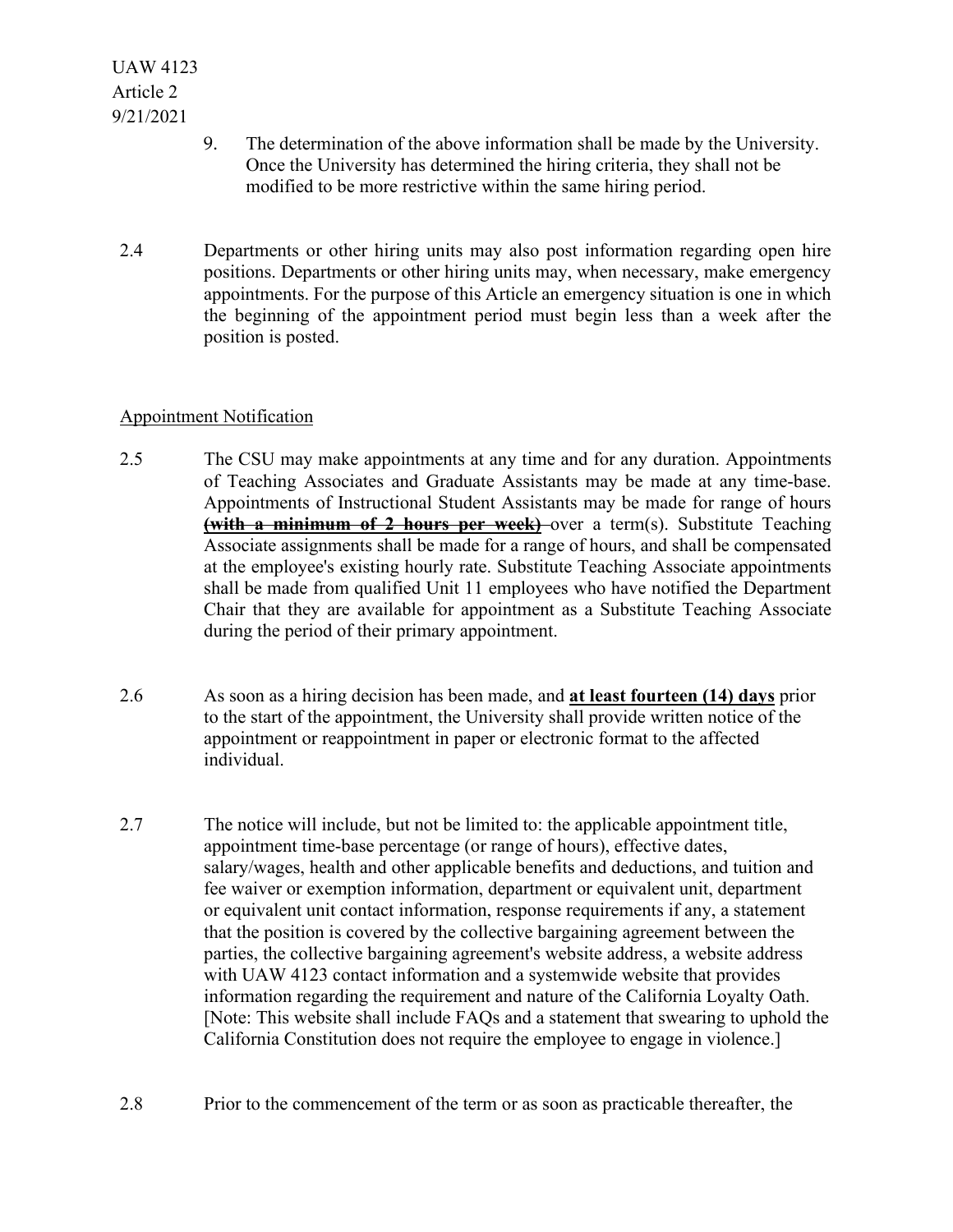University shall provide the ASE the following information:

- a. the faculty member or supervisor to whom the individual will report,
- b. the location where the work will be performed,
- c. the class assigned, if applicable,
- d. the time and place of any applicable orientations,
- e. the specific duties and expectations of the appointment as detailed in the form in Appendix F or a campus-based form that contains at least the same information. The University may include estimated time for effective completion of each duty.

The University shall provide advance notice when the above referenced duties are changed significantly. Such changes will be confirmed in writing.

2.9 No employee shall be deemed appointed in the absence of an official written notification from the President and the bargaining unit employee's acceptance within the timelines established by the notification. The bargaining unit employee shall have fourteen (14) days from date of written notification to accept the appointment.

## Conditions of Appointment

- 2.10 The duration, terms and conditions of an employee's appointment will be specified in the appointment notification. The appointment notification shall state that the appointment automatically expires at the end of the period stated and does not establish an obligation for a subsequent appointment. No other notice shall be provided.
- 2.11 Appointments may be provided for any duration, including multiple academic terms (semesters, quarters). The University will guarantee employment during the first term of appointment. If an appointment is for more than one academic term, employment in academic terms after the first term of the appointment may be conditioned upon budget or enrollment. If an individual receives and accepts a nonconditional appointment, and the position offered and accepted is no longer available, the CSU will ensure that the employee:
	- a. is placed in an appointment at the same level of compensation for the academic term(s) stated in the appointment notification, or
	- b. receives the same compensation in lieu of the position for the academic